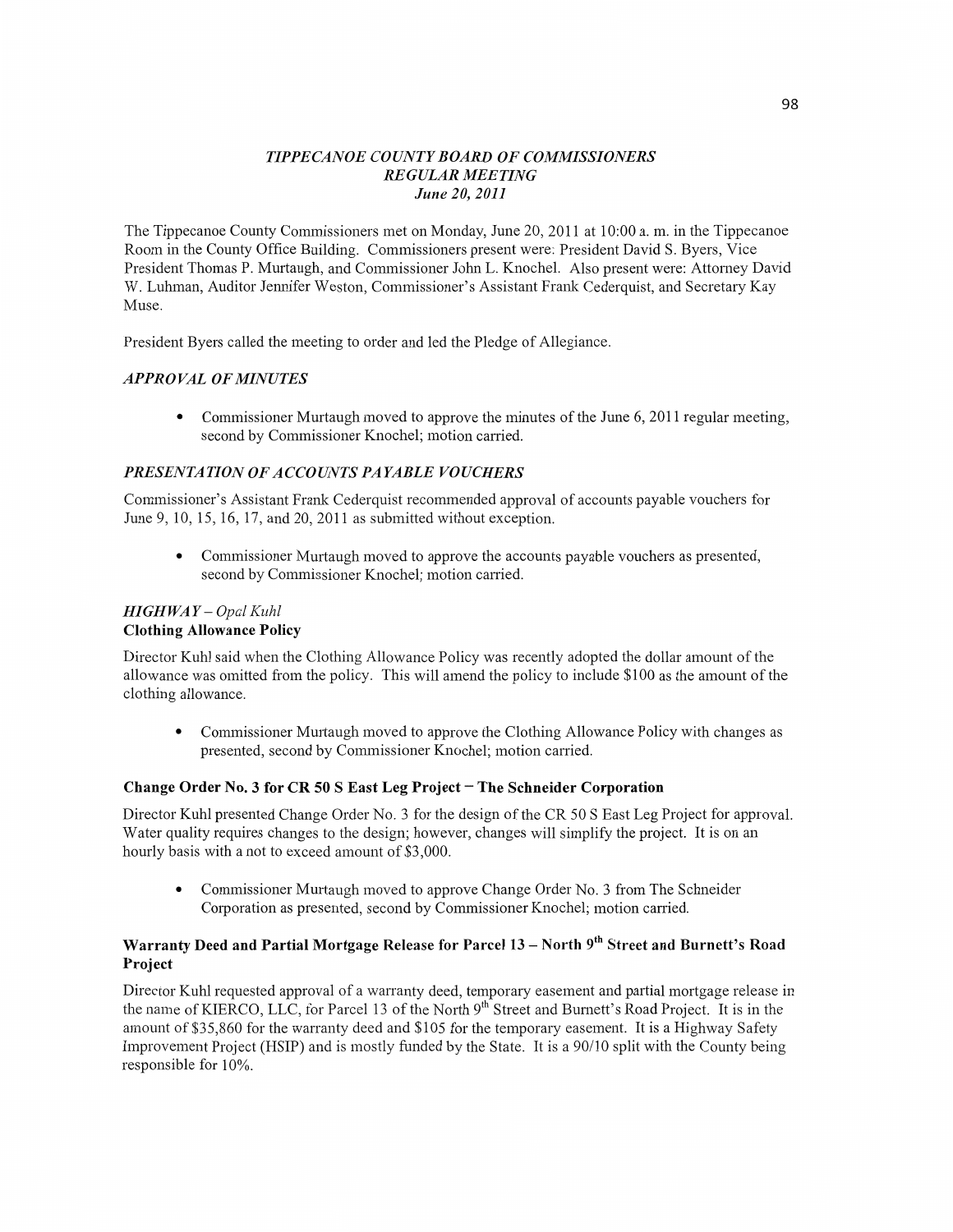**0** Commissioner Murtaugh **moved** to approve the Warranty Deed, Temporary Basement, and Partial Mortgage Release for Parcel 13 as presented, second by Commissioner Knochel; motion carried.

#### **Ordinance 2011-14-CM —** and **Hearing** to **Vacate a Public** Way in the **town** of **Monroe**

**0** Commissioner Murtaugh moved to hear and approve Ordinance 2011-14-CM, second by Commissioner Knochel;

Director Kuhl said this vacate is in the town of Monroe and is located on property that has an alley plotted but has never been used. The owners **have** done all of the work necessary for the petition and have made the necessary advertisements. Commissioner Byers said the vacate was read at the last meeting and would not be read today.

Commissioner Byers asked for public comment opposing ordinance. There was none.

Commissioner Byers asked for public comment in favor of the ordinance. There was none.

Auditor Weston recorded the vote:

| <b>Byers</b> | Yes |
|--------------|-----|
| Knochel      | Yes |
| Murtaugh     | Yes |

Ordinance 2011-14—CM passes 3—0 on first reading.

**-** Commissioner Murtaugh moved to suspend the rules and hear Ordinance 2011—14-CM on second reading, second by Commissioner Knochel; motion carried.

Auditor Weston recorded the vote:

| <b>Byers</b> | Yes |
|--------------|-----|
| Knochel      | Yes |
| Murtaugh     | Yes |

Ordinance 2011-14—CM passes 3-0.

• Commissioner Murtaugh moved to approve Ordinance 2011-14-CM as presented, second by Commissioner Knochel;

Commissioner Byers again asked for any **public** comments in favor of or opposing the ordinance. There was none.

Auditor Weston recorded the vote:

| Byers    | Yes |
|----------|-----|
| Knochel  | Yes |
| Murtaugh | Yes |

Ordinance 2011-14—CM passes 3-0 on **second** reading.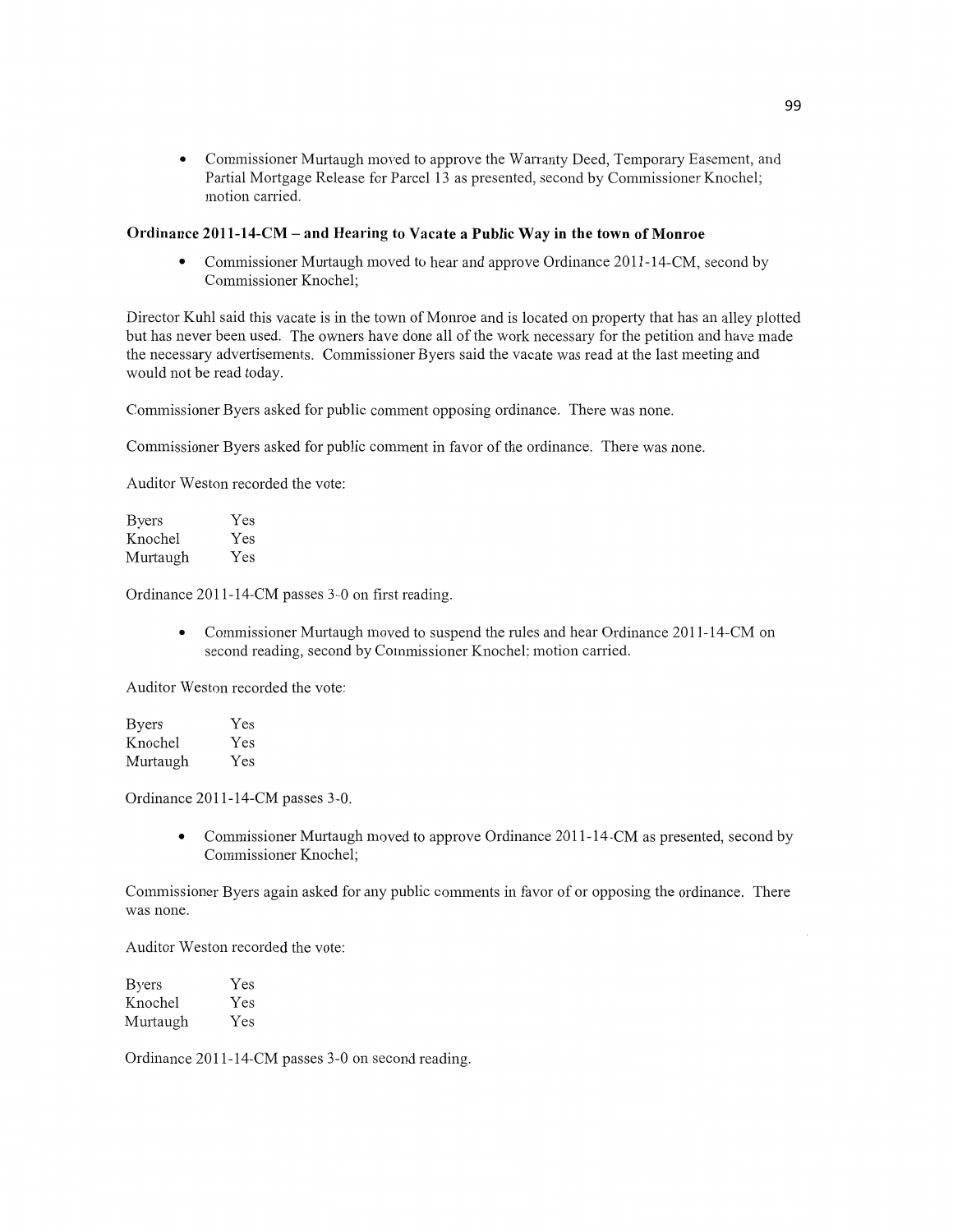# Opening of **Bids** for CR 50 S **East** Leg

Attorney Luhman opened the bids.

| Reith-Riley Construction Co. | \$452,219 |
|------------------------------|-----------|
| Milestone Construction Co.   | \$551,000 |

Attorney Luhman recommended the bids be taken under advisement and review.

Director Kuhl asked that the bids be reviewed and awarded before the end of the meeting.

Commissioner Byers said that Director Kuhl could return later in the meeting to award the bid.

# *GRANTS - Laurie Wilson*

Grant Administrator Laurie Wilson presented the following grants for approval to accept:

# **TEMA**

Grant Administrator Laurie Wilson asked permission to accept an Indiana Department of Homeland Security Grant in the amount of \$350,000 for the 2010 annual (SHSP) grant. The grant will **fund** the District 4 Administrative Coordinator and equipment requests for the nine counties that make up District 4.

**0** Commissioner Murtaugh moved to accept the Indiana Department of Homeland Security Grant in the amount of \$350,000 as presented, second by Commissioner Knochel; motion carried.

# **TEMA**

Grant Administrator Laurie Wilson asked permission to accept an Indiana Department of Homeland Security Grant in the amount of \$67,032.83 for the 2010 Emergency Management Performance Grant. It will reimburse 50% of three TEMA salaries from October of 2009 to December 2010. It is an annual grant that is based on performance.

**0** Commissioner Murtaugh moved to accept the Indiana Department of Homeland Security Grant in the amount of \$67,032.83 for the 2010 Emergency Performance Grant as presented, second by Commissioner Knochel; motion carried.

# **TEMA**

Grant Administrator Laurie Wilson asked permission to accept an Indiana Department of Homeland Security Grant in the amount of \$70,000 for the Automated Critical Asset Management System (ACAMS) project. **This** is phase 3 of the grant. It will be used to pay contractors to access critical infrastructure throughout the District.

**0** Commissioner Murtaugh moved to accept the **Indiana** Department of Homeland Security Grant in the amount of \$70,000 for the ACAMS program as presented, second by Commissioner Knochel; motion carried.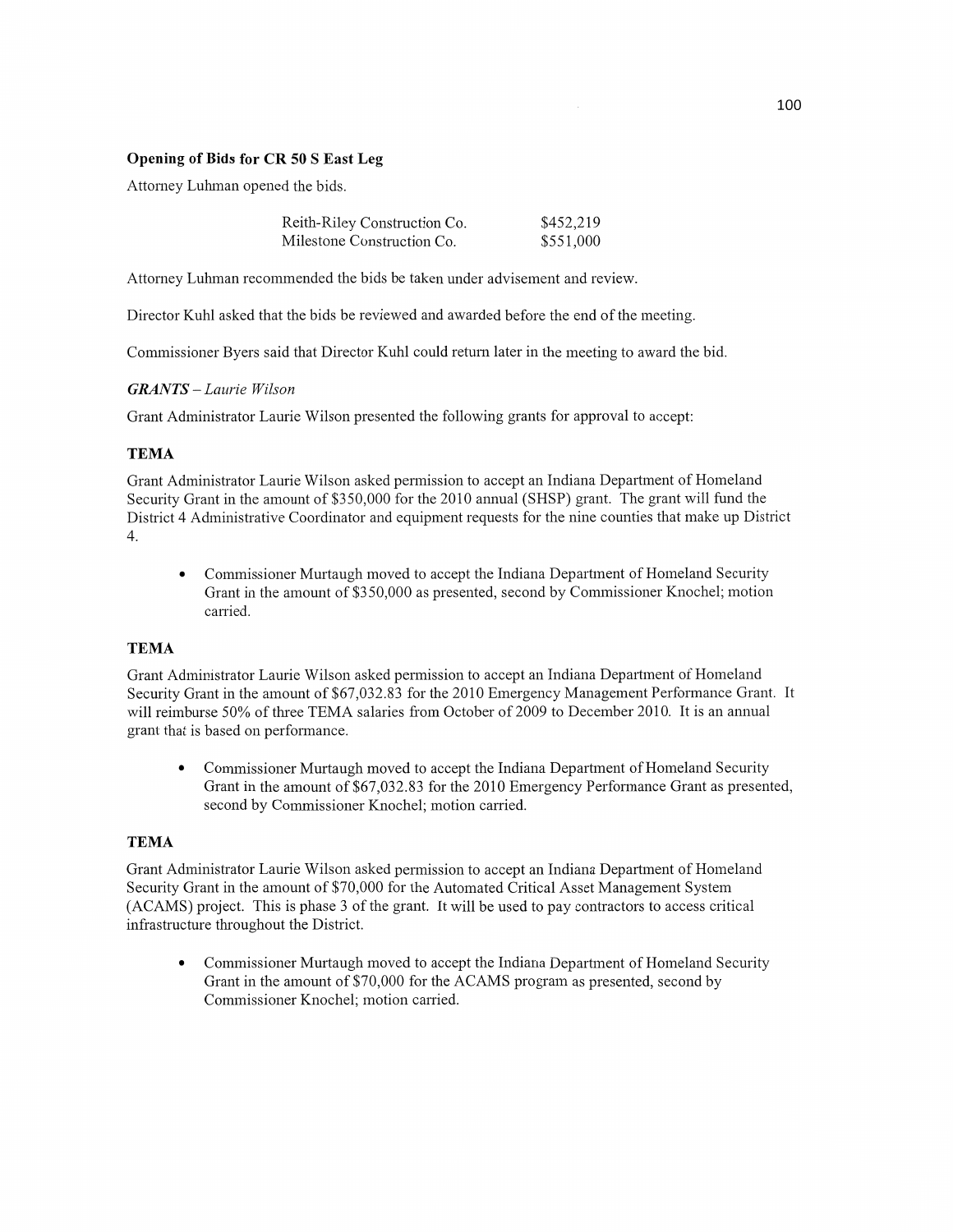Grant Administrator Laurie Wilson requested permission to apply for the following grants.

# **CIRCUIT COURT**

Grant Administrator Laurie Wilson asked permission to apply for \$40,000 Court Reform Grant from the Indiana Supreme Court. It will **fund** 50% of an \$80,000 contract for a Court Administrator position. Commissioner Knochel stated that he had discussed this grant with Judge Busch. Commissioner Murtaugh asked if things did not work out is there any harm in not accepting the grant if the County is awarded the grant. Ms. Wilson replied that there is no penalty for not accepting the grant. Commissioner Murtaugh asked if the position had to be a contract. Ms. Wilson stated that the grant is **a** one year only grant and a contract position has less liability than a full time employee. If the program does not work out or if funding is not available the contract would not be renewed.

**0 Commissioner** Murtaugh moved to grant permission to apply for the \$40,000 Indiana Supreme Court Grant as presented, second by Commissioner Knochel; **motion** canied.

# **Cary Home**

Grant Administrator Laurie Wilson asked permission to apply for \$170,000 grant from the US. Department of Health and Human Services, Administration for Children and Families. It is a Basic Center Grant for Runaway Services. It will fund the needs of a runaway center such as personnel, beds, advertising, and other needs for 20 runaways. Commissioner Knochel asked if this was for all runaways and not just Cary Home. Ms. Wilson said that was correct and added that Tippecanoe County gets runaways from other cities because it is on the bus line. Commissioner Murtaugh **stated** that if the grant is awarded there would be more questions.

**0** Commissioner Knochel moved to grant permission to apply for the US. Department of Health and Human Services, Administration for Children and Families as presented, second by Commissioner Murtaugh; motion carried.

# *ALABAM4 STREET SIDE WALK DRAINA* GE *PROJECT, RIGH T ~0F-ENT* RY AND *OWNERS*  PAR TI *CIPA TION AGREEMENT*

Commissioner Murtaugh said this is for the sidewalk improvement project being done by the City of Lafayette. It includes the jury lot **that** is located at the corner of Alabama and Third Street that is owned by the County. This is the Right-of-Entry and Owner Participation Agreement in the amount of \$6,120.

**0** Commissioner Murtaugh **moved** to approve the Right—of—Entry and Owner Participation Agreement as presented, second by Commissioner Knochel; motion carried.

# DE *T ERMINA T I* 0N OF *JUNE* 14, *2011 POOR RELIEF HEARING*

Attorney Luhman stated that the Commissioners conducted a poor relief hearing on June 14, 2011 at 2:00 pm. concerning an appeal filed by Lorraine Delaney disputing a decision by the Fairfield Township Trustee. Fairfield Township Trustee Julie Rousch, Case Worker Susan Parkinson, and Lorraine Delaney were present and each presented testimony. Attorney Luhman stated that he prepared a proposed finding and order based on a request to do so. The appellant did apply for assistance for *a* Duke Energy bill and was found not to be eligible for assistance due to an uncompleted Workfare program. The proposed findings and order shows that the Trustee did correctly apply standards in reaching the decision. Furthermore the proposed findings and order **finds** that the appeal of Lorraine Delaney be denied.

**0 Commissioner** Murtaugh moved to approve the findings and order as presented, second by Commissioner Knochel; motion carried.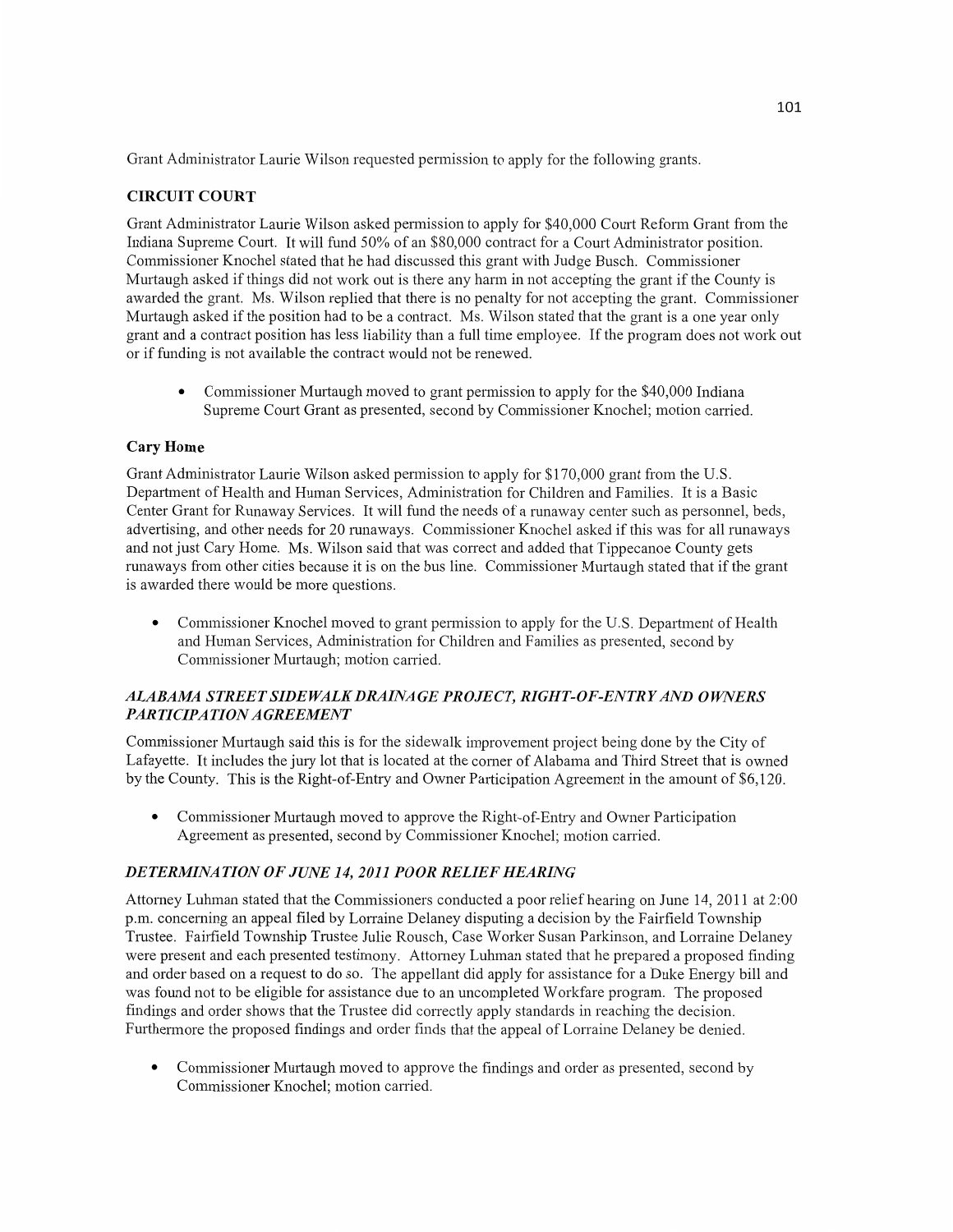# *CHANGE ORDER* **#** *1 FROM* R. W. *ARMSTRONG* FOR THE CA *T T* LE *BARN PROJECT*

Commissioner Murtaugh presented Change Order No. 1 from R.W. Annstrong for the design, drawings, and bid package for electrical service to the cattle ham for approval. It is in the amount of \$3,000.

**0** Commissioner Murtaugh moved to approve Change Order No. **1** as presented, second by Commissioner Knochel; motion carried.

Commissioner Byers stated **that** a change order from Fairfield would be forthcoming due to **a** large amount of stumps and concrete found while digging the retention pond.

# *TRANSLA* TOR *A GREEMEN T*

Commissioner Murtaugh asked if Translator Agreements were done on an individual basis and if the amounts are consistent for each contract. Auditor Weston stated they are done individually whenever the Judge requests a translator and the amounts are generally consistent.

**0** Commissioner Murtaugh moved to approve the Translator Agreement in the amount of \$35 per hour to be measured in 30 minute increments, second by Commissioner Knochel; motion carried.

# *VILLA*

**0** Commissioner Murtaugh moved to approve the application of Shirley L. Arnold to Tippecanoe Villa, second by Commissioner Knochel; motion carried.

#### *APPOINTMENTS*

**0** Commissioner Murtaugh moved to appoint Dave Lahr, Frank Cederquist, and Jean Hall to the Common Wage Board for projects at Cary Home, second by Commissioner Knochel; motion carried.

# *REPORTS* ON *FILE*

Clerk

# *UNFINISHED BUSINESS*

Director Kuhl recommended approval of the low bid of Reith—Riley Construction Co. for the CR 50 **S**  East Leg Project. It is in the **amount** of \$452,219.

**0** Commissioner Murtaugh moved to award the bid to Keith-Riley Construction Co. as presented, second by Commissioner Knochel; motion carried.

# NE WB *USINESS*

#### **Addendum** to **contract with Keystone** for **Courthouse Project**

Commissioner Murtaugh presented an addendum to a contract with Keystone Architecture for the Courthouse Window Project. The addendum provides for structural and architectural drawings, details, and specification for repairs to the limestone in certain portions of the building. It is in the amount of \$24,000 and is based on the recommendations of Arsee Engineers, Inc. dated May 27, 2011.

**0** Commissioner Murtaugh moved to approve the addendum with Keystone Architecture as presented, second by Commissioner Knochel; motion carried.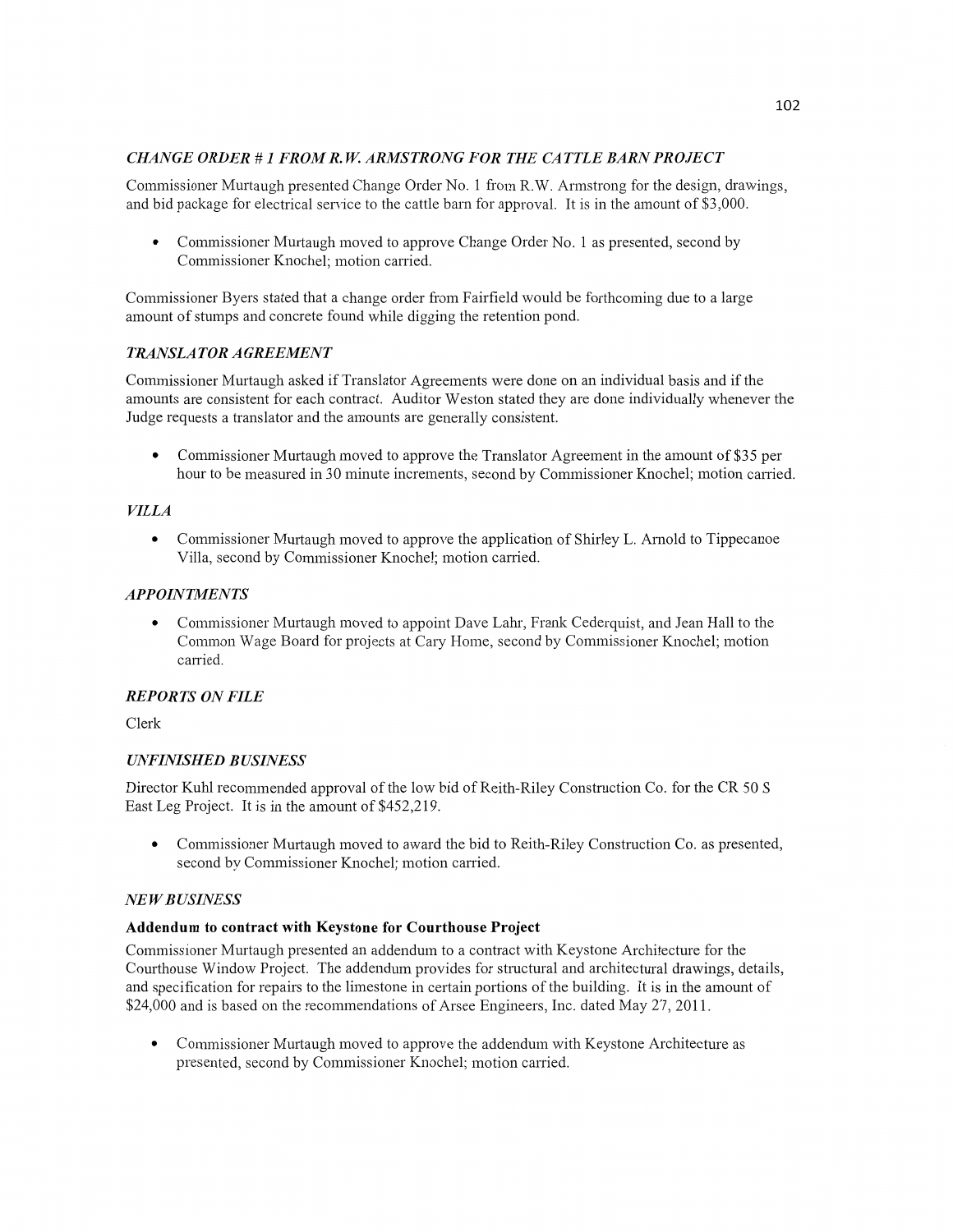# **AFLAC**

Human Resource Director Shirley Mennen requested permission to apply to AFLAC for individual and group policies. AFLAC merged with Continental American Insurance Co. and now offers two divisions. They will continue to offer the individual policy to employees but will add a group policy that could lower costs to policy holders. Approval from the Commissioners is needed to move forward so that AF LAC can proceed with the necessary preparations for the contract that Will allow both the individual and group policy.

• Commissioner Murtaugh moved to apply for the AFLAC contract as presented, second by Commissioner Knochel; motion carried.

# **2012 Salary Recommendations**

Commissioner Murtaugh asked Auditor Weston if there were any additions or changes to the salary cost estimates in the past two weeks. Auditor Weston replied there are no changes. Commissioner Murtaugh asked for confirmation the number for PERF is 8.5%. Auditor Weston said that was correct. Commissioner Murtaugh made **a** motion to increase employee pay by 2% excluding elected officials, **chief** deputies, and all employees whose salaries are currently frozen. Commissioner Knochel made a motion to amend the motion to exclude any employee whose salary is over \$51,000 from the 2% increase. Director Mennen said that some of the employees over \$51,000 are Sheriffs Deputies, Special Occupations, and the Prosecutor's Office. Commissioner Murtaugh stated that he is concerned about the **confusion that** could go along with excluding anyone over \$51,000. Commissioner Byers stated that the amount of paperwork could be a problem.

- **0** Commissioner Knochel moved to recommend a 2% increase to employee salaries excluding elected officials, and chief deputies with an amendment to freeze salaries of \$51,000 except for emergency personnel, **motion** failed,
- Commissioner Murtaugh moved to recommend a 2% increase to employee salaries excluding elected officials, chief deputies, and positions that are frozen, second by Commissioner Byers; motion carried 2-1 with Commissioner Knochel voting no.

# *PUBLIC COMMENT*

Paul Wright, *West Point,* said that he **understood** What the departments are trying to do that have **hired**  quality people. The departments that have had more flexibility in their spending in the past want to increase their spending. Mr. Wright said that he looks at the total dollars spent. If pay increases are warranted then he supports them, but does not support increasing the budget. There are many departments that support things that not everyone appreciates or uses, such as the Parks Department, the Library, the Amphitheater, and the Wabash River Enhancement. Mr. Wright stated that if he remembers correctly the County is supporting the Wabash River Enhancement \$500,000 per year to benefit a few people. Perhaps those departments could have fundraisers for those extra, unnecessaly items. **That** way the people who use those facilities can support them instead of everyone. Mr. Wright said **that** he is for everyone paying their own way. He added that he is in favor of management taking a cut because they have not taken a cut during this recession.

Commissioner Byers, *President* of the *Board* of *Commissioners* said that he understands that Mr. Wright does not want to pay for facilities that he does not use. However, there are people who do use those facilities and they do attract businesses to the area which does promote growth.

Commissioner Murtaugh moved to adjourn.